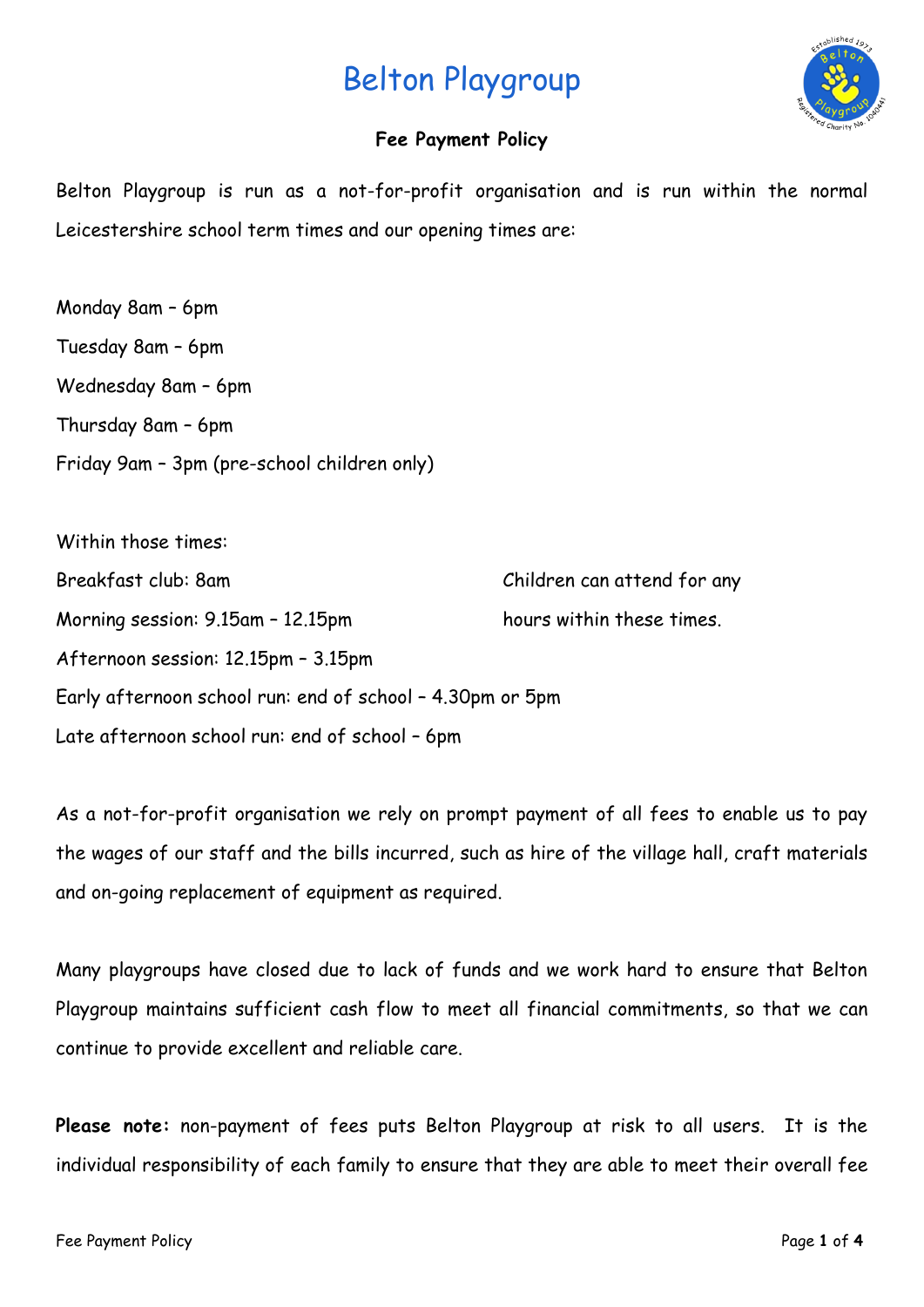commitment. Families may request a reduction in the number of sessions their child attends at any time.

## **Current Session Fees**

Our fees are reviewed on an annual basis. At present:

• Childcare fees: £5.15 per hour

## Funding:

- From the first term after their 3rd birthday, all children are entitled to 15 funded hours of early learning / childcare through Free Early Education Entitlement (FEEE)
- From the first term after their 3rd birthday, some children are entitled to 30 funded hours of early learning / childcare. To check eligibility parents need to check [www.childcarechoices.gov.uk](http://www.childcarechoices.gov.uk/)
- Some two-year olds are entitled to FEEE. Parents can check eligibility at [www.childcarechoices.gov.uk](http://www.childcarechoices.gov.uk/) .
- Parents can use their FEEE hours at other childcare settings and childminders if they so choose.
- If parents choose to use some or all of their FEEE hours elsewhere then we are able to offer hours at our non-funded rate.
- Some parents will be eligible for tax free childcare, to check eligibility please visit [www.gov.uk/help-with-childcare-costs/tax-free-childcare](http://www.gov.uk/help-with-childcare-costs/tax-free-childcare)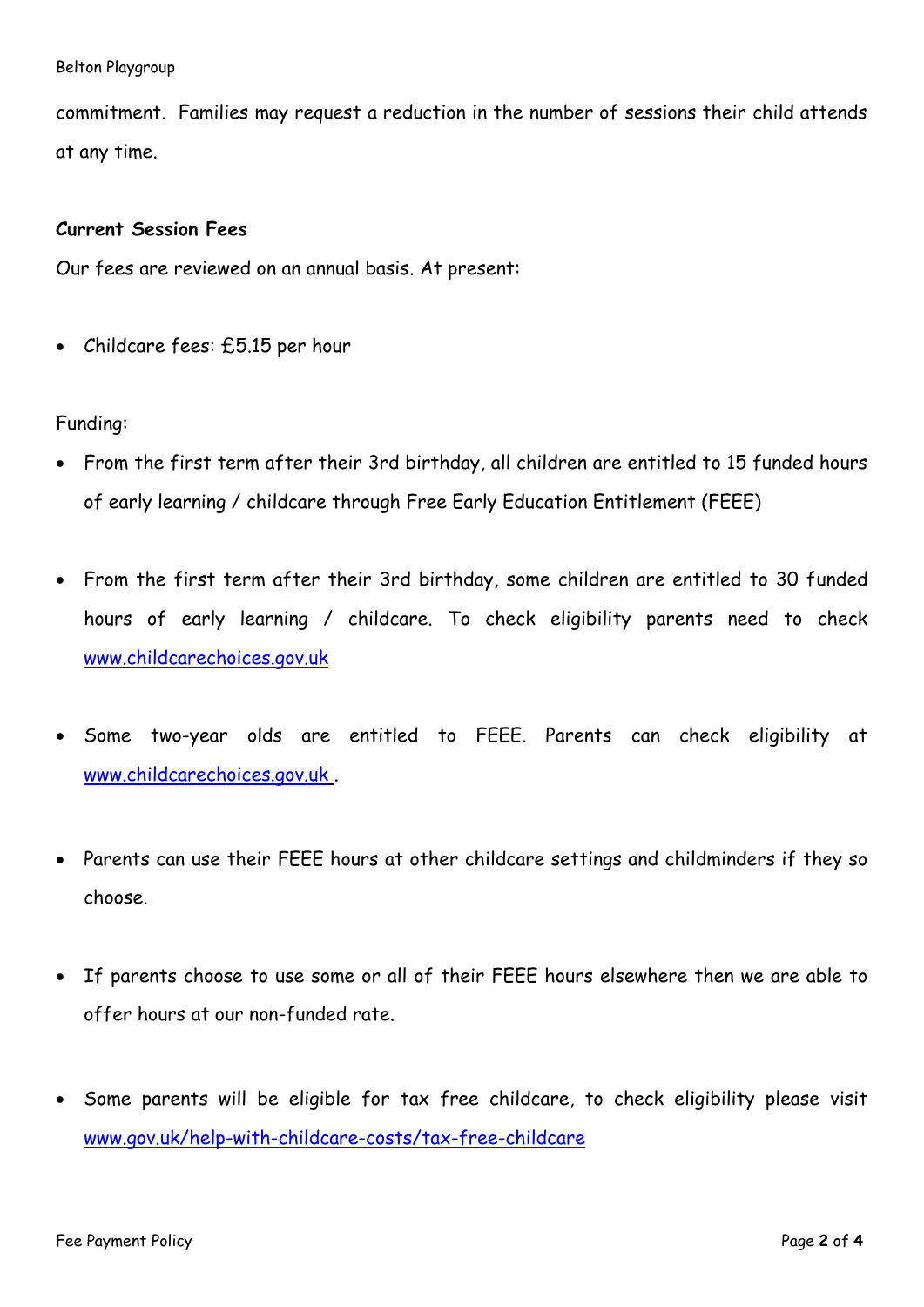- As the childcare funding (FEEE) does not cover our expenses, we ask parents to contribute £1 per hour as a charitable donation towards our sustainability. This is asked of all parents who have chosen to use the Playgroup. This is in addition to FEEE funding, but you can use Tax-Free Childcare or workplace vouchers to pay it. For children who are not funded it is included in their fees.
- To receive FEEE, parents are required to provide the playgroup with a copy of the child's birth certificate and complete a statement of undertaking.

Fees are billed at the beginning of each half term and prompt payment is required. This enables us to keep our fees at a minimum and helps our limited cash flow. Arrangements can be made, with the treasurer, for anyone wishing to pay on a more regular basis.

As a not for profit organisation we do not provide credit, therefore all non-funded fees are payable three weeks after the statement date. If full payment is not made by this deadline **Belton Playgroup reserves the right to withdraw all unpaid childcare places**. This is necessary to ensure the long-term sustainability of the Playgroup.

If a family has an outstanding debt, the Playgroup reserves the right to refuse places to any additional children, until such debt is paid. In addition, if such debt remains unpaid for over 8 weeks Belton Playgroup reserves the right to take all necessary action to recoup the outstanding monies.

Families who are struggling with payments are encouraged to discuss this privately with the Playgroup Manager at the earliest opportunity. Parents in receipt of Universal Credits may be able to reduce their charitable donation. Families may request a reduction in the number of sessions their child attends at any time.